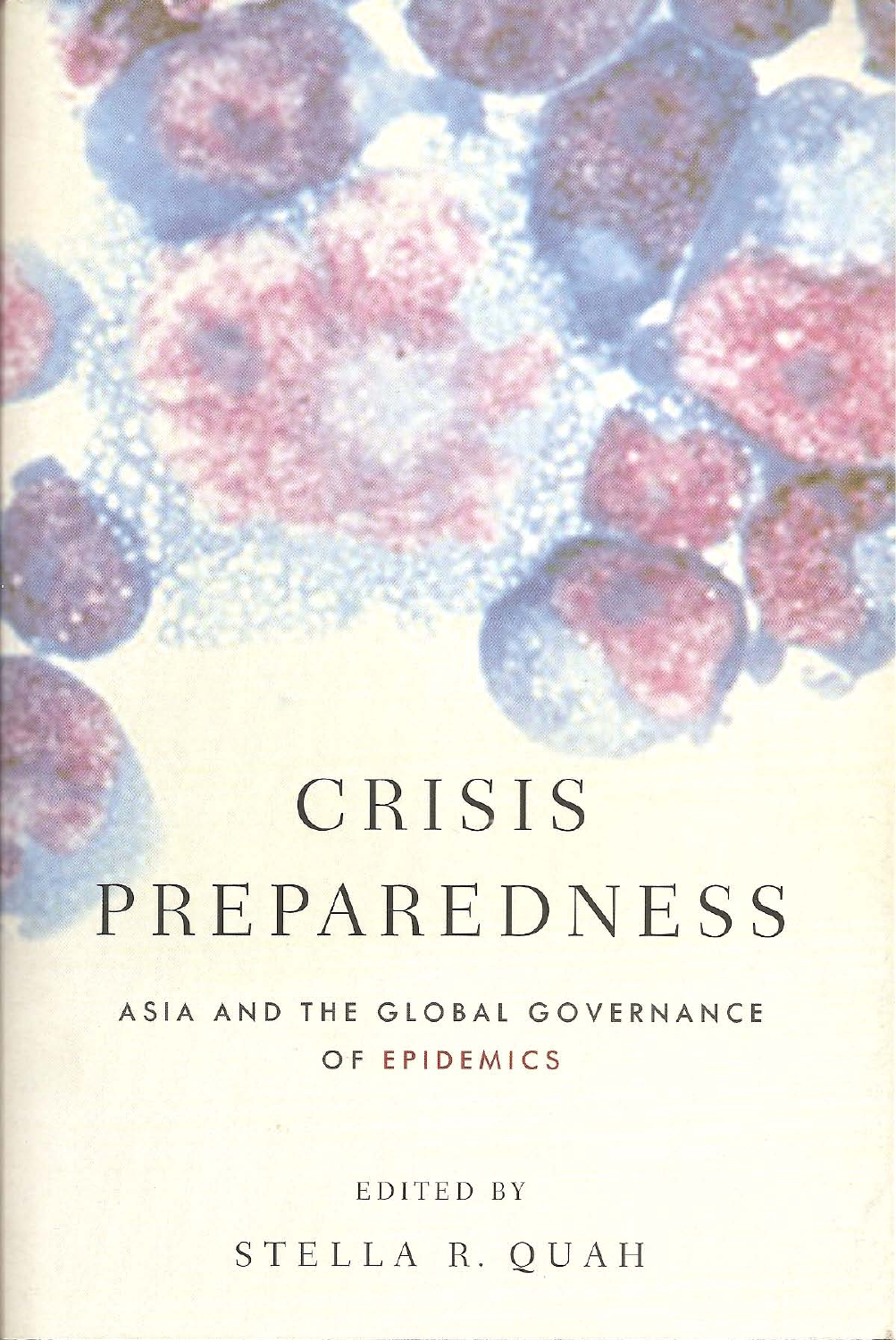THE WALTER H. SHORENSTEIN ASIA-PACIFIC RESEARCH CENTER (Shorenstein APARC) is a unique Stanford University institution focused on the interdisciplinary study of contemporary Asia. Shorenstein APARC's mission is to produce and publish outstanding interdisciplinary, Asia-Pacific-focused research; educate students, scholars, and corporate and governmental affiliation promote constructive interaction to influence U.S. policy toward the Asia-Party and guide Asian nations on key issues of societal transition, development. U.S.-Asia relations, and regional cooperation.

The Walter H. Shorenstein Asia-Pacific Research Center Freeman Spogli Institute for International Studies Stanford University Encina Hall Stanford, CA 94305-6055 tel. 650-723-9741 fax, 650-723-6530 http://APARC.stanford.edu

Crisis Preparedness: Asia and the Global Governance of Epidemics may be ordered from: The Brookings Institution  $c/\sigma$  HFS P.O. Box 50370 Baltimore, MD, 21211-4370, USA tel. 1-800-537-5487 or 410-516-6956 fax. 410-516-6998 Attn: Order Dept. http://bookstore.brookings.edu

Walter H. Shorenstein Asia-Pacific Research Center Books, 2007. Copyright © 2007 by the Board of Trustees of the Leland Stanford University.

All rights reserved. No part of this publication may be reproduced, stored in a retrieval system, or transmitted in any form or by any means, electronic mechanical, photocopying, recording, or otherwise, without written personal of the publisher.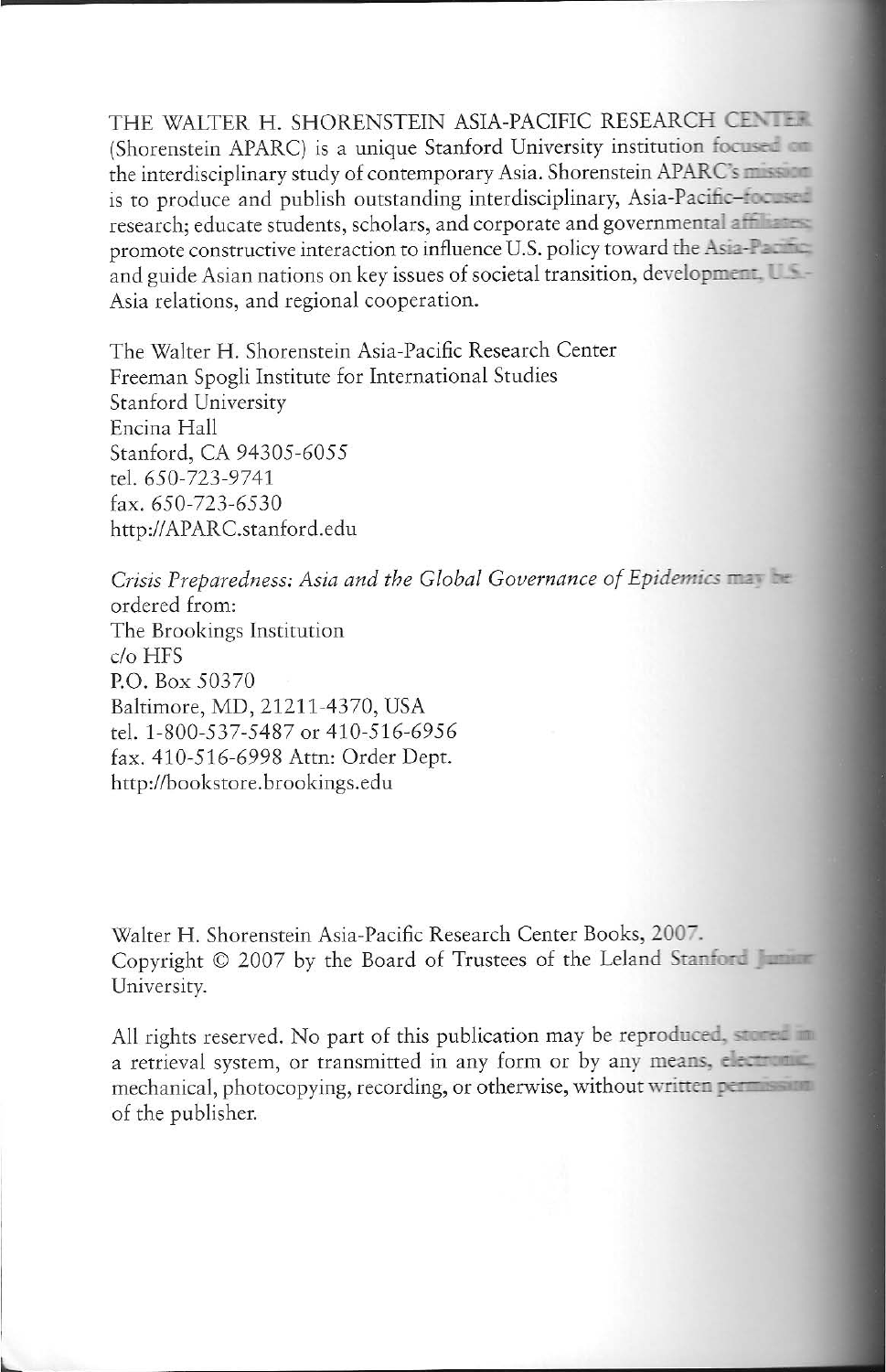Preface / vii Stella R. Quah

- 1. Governance of Epidemics: Is There a Reason for Concern? / 11 Stella R. Ouah
- 2. The Global Governance of Epidemics: Possibilities and Limitations / 25 Jim Whitman
- 3. Responding to Epidemic Disease Threats in Burma and Lessons for China: Why Good Governance Matters / 47 Chris Bevrer
- 4. Global and Local Strategies against HIV/AIDS in South and Southeast Asia: The Cases of India and Thailand / 63 Graham Scambler
- 5. Taming the Tiger: The Success and Failure of HIV/AIDS Policies in Thailand, Cambodia, Vietnam, and China / 89 Kari Hartwig
- 6. On Trust and Health Consensus-building in the Governance of Epidemics / 113 Stella R. Quah
- 7. Global Public Health Research Preparedness against Emerging and Reemerging Infectious Diseases / 135 Gabriel M. Leung

About the Contributors / 163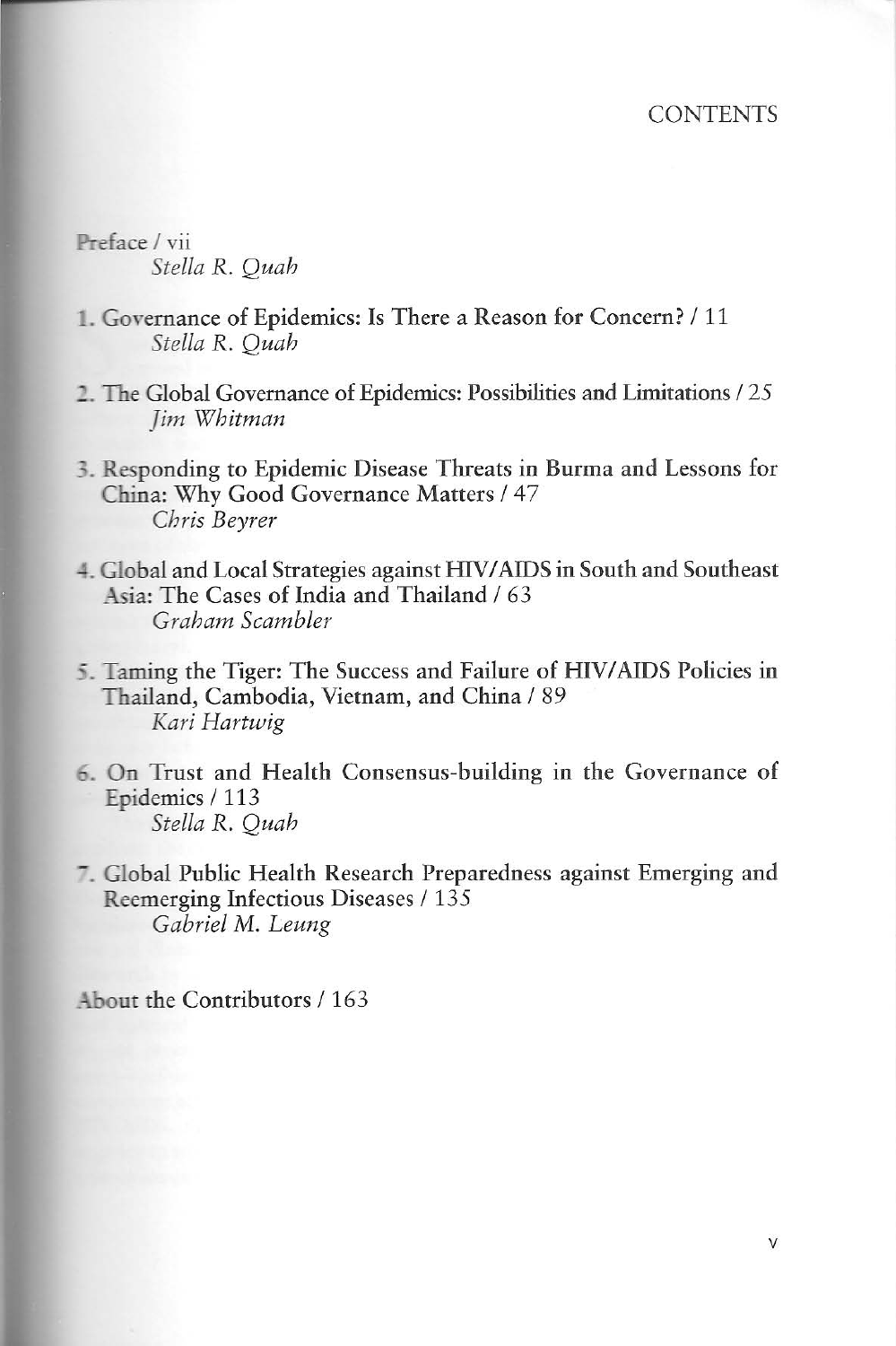## Governance of Epidemics: Is There <sup>a</sup> Reason for Concern?

### *Stella R. Quah*

Epidemics are under our own control; we may promote their spread; we may prevent it; we may secure ourselves for them.

—Southwood Smith, M.D. (1866, 58)

The earliest available record of an epidemic is a passing reference in an ancient Egyptian script of "a great pestilence" that struck in 3180 BC (Marks and Beatty 1976, 3). The history of epidemics' swift attacks and the a ancient Egyptian script of "a great pestilence" that struck in 3180 BC the suffering they bring has been repeated from East to West ever since. What have we learned? Writing in 1854, at a time when England was still recovering from the 1848–49 cholera epidemic, physician Southwood Smith, quoted above, knew all too well the nature of the problem. He was a medical member of the Board of Health from 1848 to 1854, Physician at the London Fever Hospital, and a keen student of the history of epidemics. Smith was convinced that epidemics were preventable and that the obstacle to prevention was, for the most part, human folly. He observed that "epidemics always take a country by surprise—burst suddenly on an unprepared people, who willfully shut their eyes against the plainest evidence, as if they would avert the event by denying its existence" (1866, 7–8).

Six decades later, with the First World War still a fresh memory and the political conflicts that would lead to the Second World War already escalating, another public health expert expressed serious concern about the danger of epidemics. Victor Heiser, an American physician working for the League of Nations Association, reminded governments that although an infectious disease may begin with one person, it soon becomes a national and a world problem as an epidemic. Heiser felt that the preparations to combat epidemics were grossly inadequate. Unfortunately, despite scores of epidemics throughout history, the lack of preparedness remains as pervasive today as it has been in past centuries. Among the first international efforts to improve the situation were an "international sanitary conference in 1851 . . . called by the French government," and the ratification of "an agreement for the regulation of international collaboration in 1893" (Heiser 1937, 1–2). Still, considering the speed of infectious disease transmission and the necessity of containing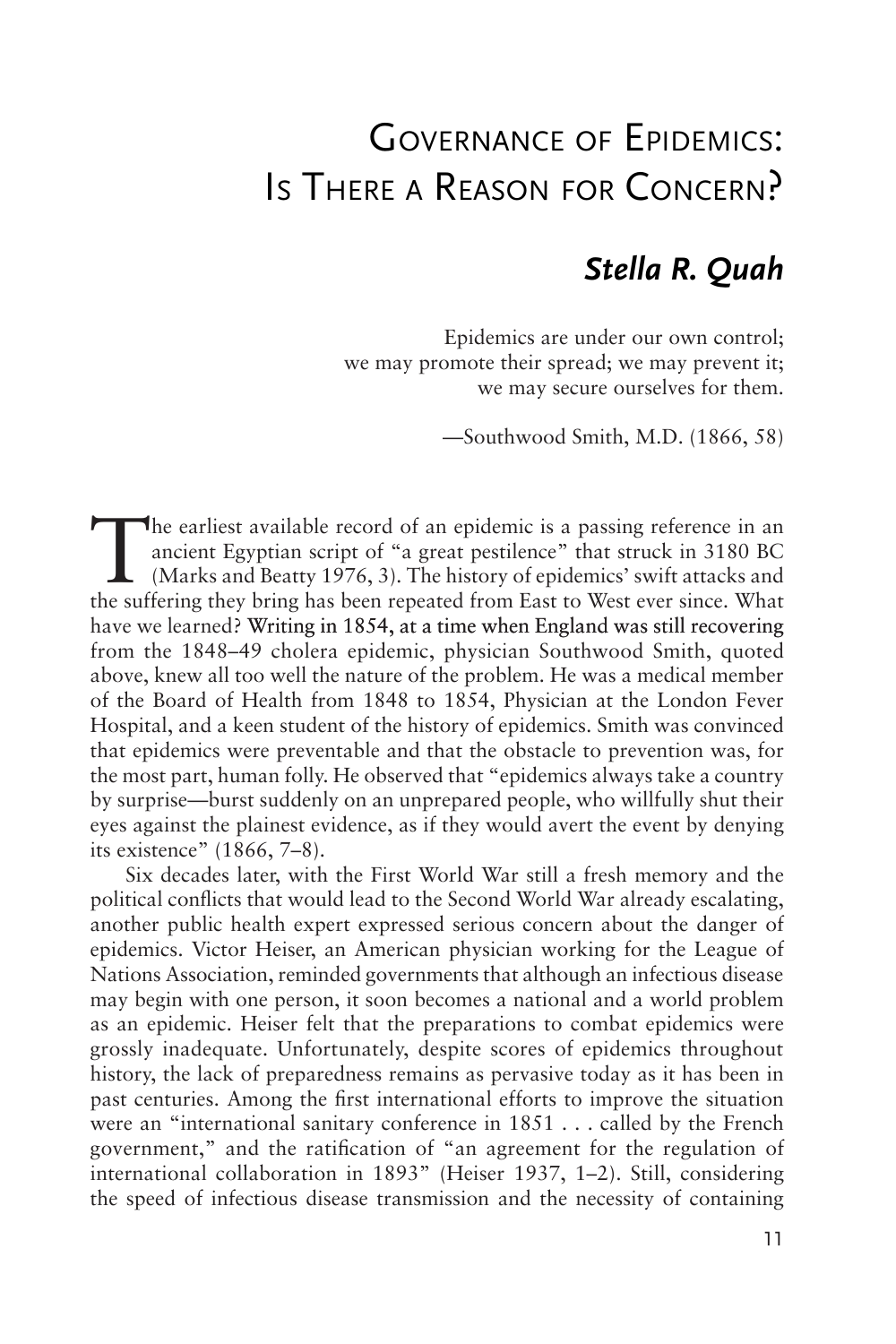epidemics, Heiser lamented "the seemingly slow progress that is being made in the application of knowledge for the control of disease" (1937, 2–3).

More than one hundred and fifty years after Southwood Smith's writings, and about seventy years after Heiser's, scientific knowledge of infectious diseases has progressed. Unfortunately, governments have not kept up, nor have they been sufficiently receptive to the social and behavioral fundamentals of health crisis preparedness and epidemic prevention. When a crisis strikes, people worry about whether there is someone "in charge" and what, if anything, those in charge are doing to alleviate their suffering and solve the problem. In other words, people worry about governance.

#### **On Governance**

Governance is the central theme of this book. One underlying assumption that the various chapter authors made is that the effectiveness of the governance of epidemics and of other health crises in a given country reflects the effectiveness of that country's overall governance. It is thus pertinent to examine the concept of governance more closely.

In a free society organized along democratic principles, governance refers to the management of the affairs of the collective to ensure safety, fairness, and equal opportunity for all its individual members. Referring to ethics in corporations, Scott Fleming and Mike McNamee define "corporate governance" as "the idea that an organization has a range of aims or purposes that it must adhere to in ways that are ethically defensible" (2005, 137). The United Nations Development Program (UNDP) defines a country's governance as "the exercise of political, economic, and administrative authority to manage a nation's affairs" including "all the methods that societies use to distribute power and manage public resources and problems" (UNDP 1997, 9–10). The UNDP classifies governance into four types: economic, political, administrative, and systemic.

The World Bank defines governance as "the traditions and institutions by which authority in a country is exercised" (Kaufmann, Kraay, et al. 2003, 2). This definition, compared to others, has a more direct research application because it has been developed into a set of six indicators that form a scale of governance against which 199 countries are "measured" (Quah 2006, 2007). The six indicators of governance are (1) voice and accountability, which refer to "the extent to which citizens can participate in the selection of their governments; and the independence of the media"; (2) perceived political stability and absence of violence; (3) government effectiveness, defined as the "quality of the public service and competence of civil servants"; (4) regulatory quality, which comprises "incident of market unfriendly policies" and "perceived excessive regulations"; (5) rule of law, which involves the "perceived incidence of crime, effectiveness and predictability of the judiciary and enforceability of contracts"; and (6) control of corruption, which refers to "perceptions of corruption, conventionally defined as the exercise of public power for private gain" (Kaufmann, Kraay, et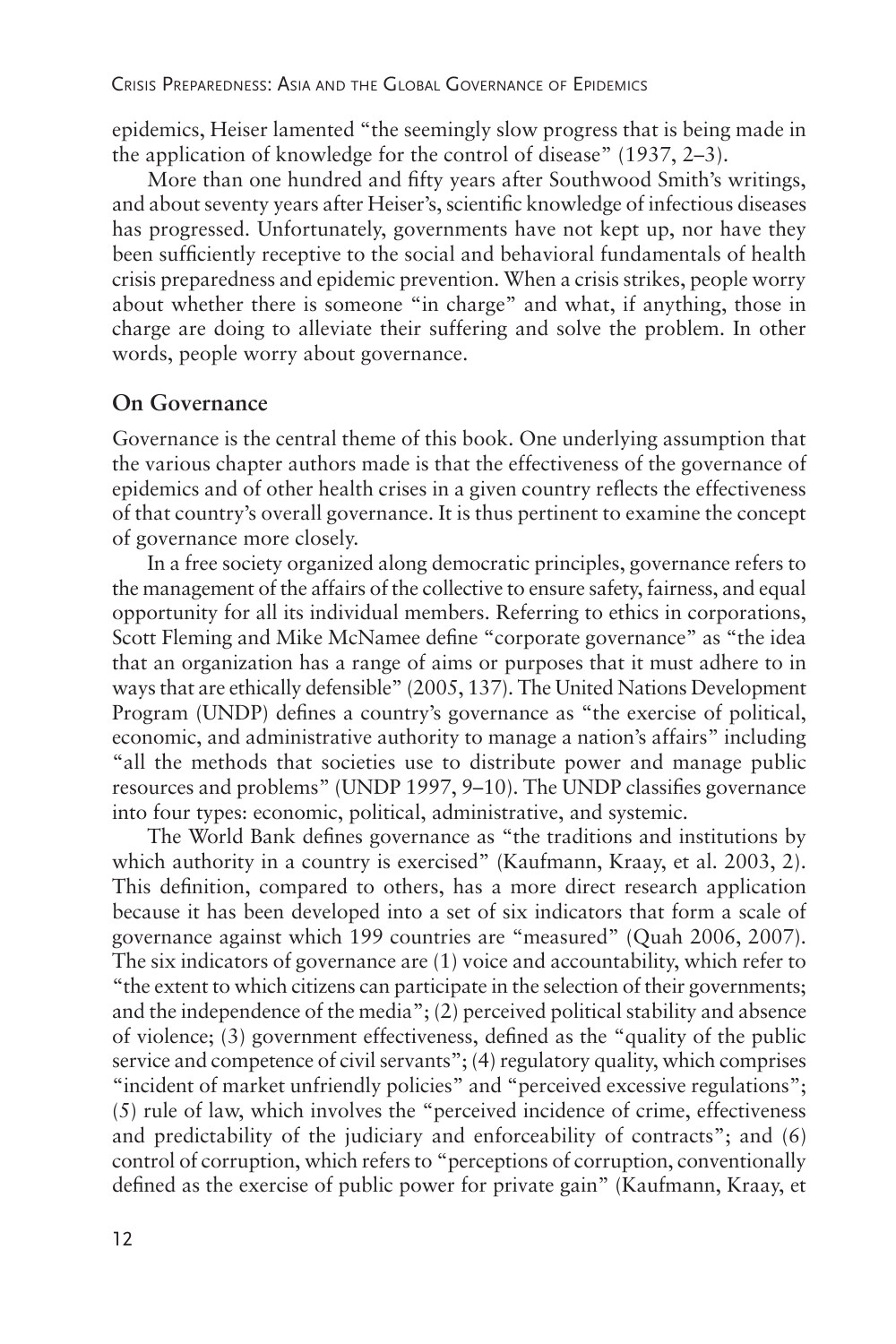al. 2003). Table 1.1 shows the average governance rankings for fifteen Asian countries, which provides an overview of the variation in governance quality on all six indicators across Asia. These figures offer informative background to the discussion of the governance of epidemics in ensuing chapters.

Although the concept of governance refers mostly to the actions of corporations and national governments, discussions of governance today—and particularly in the realm of health care—must address also an increasing number of regional and international players. The World Health Organization (WHO) has been the most visible coordinator of international health activities for the past five decades. However, the number of international bodies that influence (mainly through funding) and are affected by health governance issues, at both global and national levels, has expanded considerably. According to the WHO's regional director for Southeast Asia: "By the early 1990s, 40 percent of the international health assistance was from bilateral agencies followed by the UN agencies (33 percent), NGOs (17 percent), development banks (8 percent), and foundations (2 percent)" (Rafei 2000).

#### **Governance and Social Influences**

With more questions than answers on the nature of disease, medical scientists are, appropriately, preoccupied with advancing understanding of the molecular dimension of infectious diseases and have made great strides in biotechnology with the financial and logistical support of national and international governing bodies. But governments have paid comparatively less attention to the social dimension of epidemics; that is, to factors such as the impact of social norms, lifestyles, and politics on disease transmission and on the design and implementation of prevention guidelines. This dismissal, or lack of awareness of the social and behavioral aspects of disease, has significantly limited the governance of epidemics. Nations have not yet learned from the serious governance inadequacies of the past. This chapter seeks to highlight the historical prevalence of this problem, and thereby to provide context for the successes and failures in the governance of epidemics discussed in the other six chapters of this volume.

Among the plethora of social constraints impinging upon the nature and quality of health governance, two are most common. The first is a characteristic initial reluctance of the authorities to acknowledge the threat of an epidemic and an impending crisis. The second is a tendency to set aside efforts to prevent the next crisis once an epidemic is over. Throughout history, examples abound of official reluctance to acknowledge the problem. For example, in the early twentieth century, a colonial governor refused a Swiss bacteriologist's request to visit the Yunan province to trace the origin of a plague in Indochina. The governor flatly stated, "There has never been a plague in Yunan, and if there were, I would deny it" (Wills 1996, 73). Another example shows the pattern of late reaction. During the 1994 disease outbreak in the Indian city of Surat,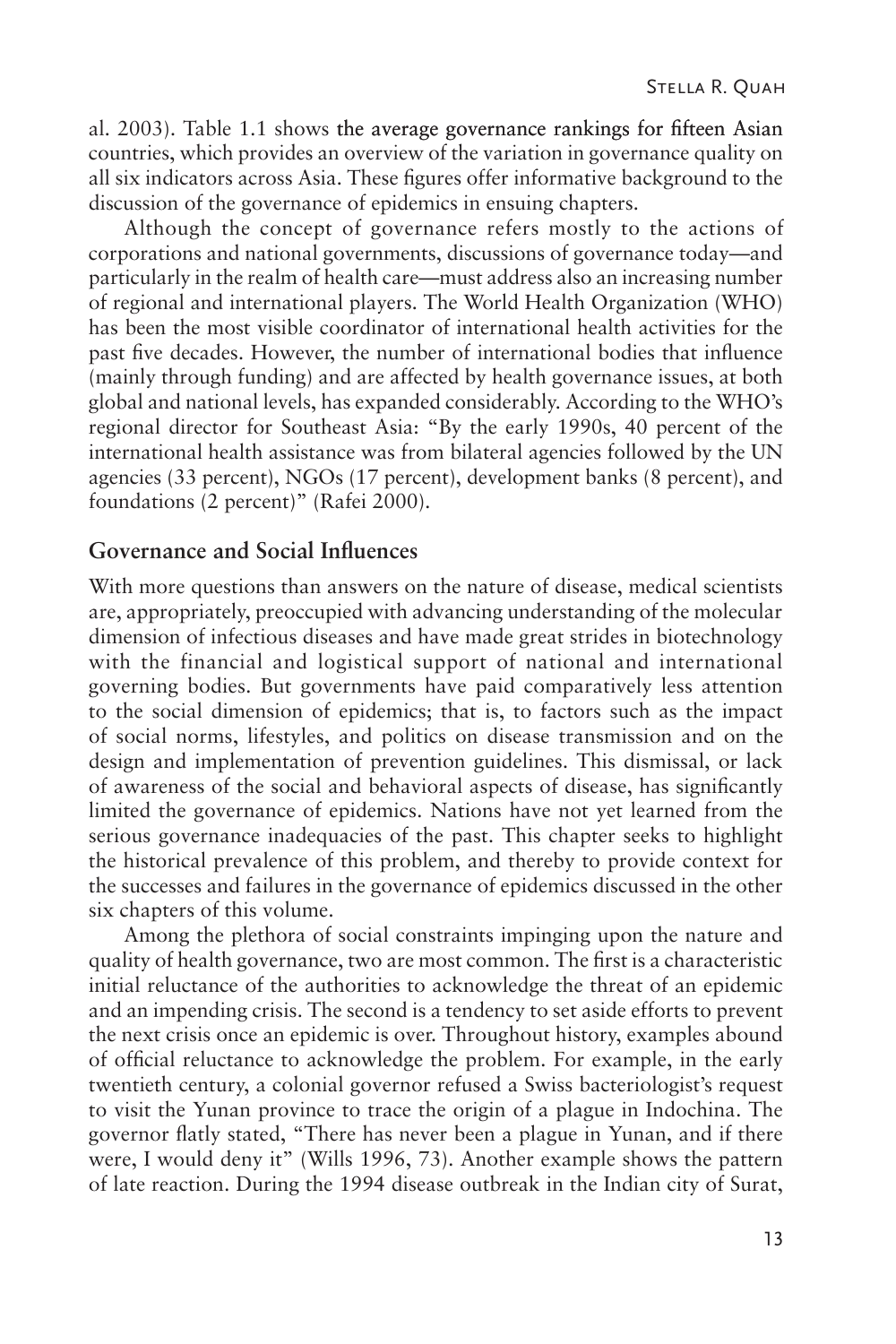2. Scores on the six indicators were taken from Kaufmann, Kraay, et al. (2003). 2. Scores on the six indicators were taken from Kaufmann, Kraay, et al. (2003).

each country and dividing the sum by 6). Higher scores in the percentile rank indicate higher governance quality. each country and dividing the sum by 6). Higher scores in the percentile rank indicate higher governance quality. 1. The average scores calculated for this table are simple arithmetic means (obtained by adding all six individual scores for 1. The average scores calculated for this table are simple arithmetic means (obtained by adding all six individual scores for

Crisis Preparedness: Asia and the Global Governance of Epidemics

| Country Ranking<br>(based on total |                |           | Governance Indicators (percentile ranks, 0-100) <sup>2</sup> |            |         |                  |
|------------------------------------|----------------|-----------|--------------------------------------------------------------|------------|---------|------------------|
| average score) <sup>1</sup>        | Voice and      | Political | Government                                                   | Regulatory | Rule of | Control of       |
|                                    | accountability | stability | effectiveness                                                | duality    | law     | corruption       |
| Singapore (89.0)                   | 43.2           | 96.6      | 99.5                                                         | 99.9       | 95.7    | 99.5             |
| Hong Kong (86.0)                   | 51.9           | 91.3      | 92.3                                                         | 99.5       | 90.3    | 9.06             |
| Japan $(84.6)$                     | 78.2           | 83.5      | 86.5                                                         | 83.7       | 89.9    | 86.2             |
| Taiwan (77.3)                      | 75.7           | 62.6      | 85.1                                                         | 88.7       | 77.8    | 73.9             |
| Korea (South) (68.6)               | 68.9           | 59.7      | 80.3                                                         | 71.9       | 98.6    | 62.1             |
| Malaysia (61.8)                    | 37.4           | 58.7      | 81.3                                                         | 64.5       | 64.7    | 64.5             |
| Thailand (51.9)                    | 52.4           | 41.7      | 65.4                                                         | 51.2       | 51.7    | 49.3             |
| India $(43.1)$                     | 53.9           | 24.3      | 55.8                                                         | 26.6       | 50.7    | 47.3             |
| China (38.2)                       | 7.3            | 46.6      | <b>60.1</b>                                                  | 35.0       | 40.6    | 39.9             |
| Philippines (37.9)                 | 47.6           | 15.0      | 46.2                                                         | 49.8       | 32.4    | 36.5             |
| Vietnam (32.3)                     | 7.3            | 51.9      | 44.2                                                         | 27.6       | 35.7    | 27.1             |
| Indonesia (26.9)                   | 35.9           | 9.2       | 40.9                                                         | 36.9       | 20.8    | 17.7             |
| Cambodia (24.9)                    | 24.8           | 30.6      | 18.8                                                         | 44.3       | 17.4    | 13.3             |
| Laos $(11.8)$                      | 6.8            | 24.8      | 14.4                                                         | 9.9        | 8.2     | 6.9              |
| Myanmar (3.2)                      | 0.0            | 12.1      | 2.9                                                          | 0.5        | 2.9     | $\overline{1.0}$ |

Table 1.1. Governance Indicators and Ranking for Selected Asian Countries, 2004 **Table 1.1. Governance Indicators and Ranking for Selected Asian Countries, 2004**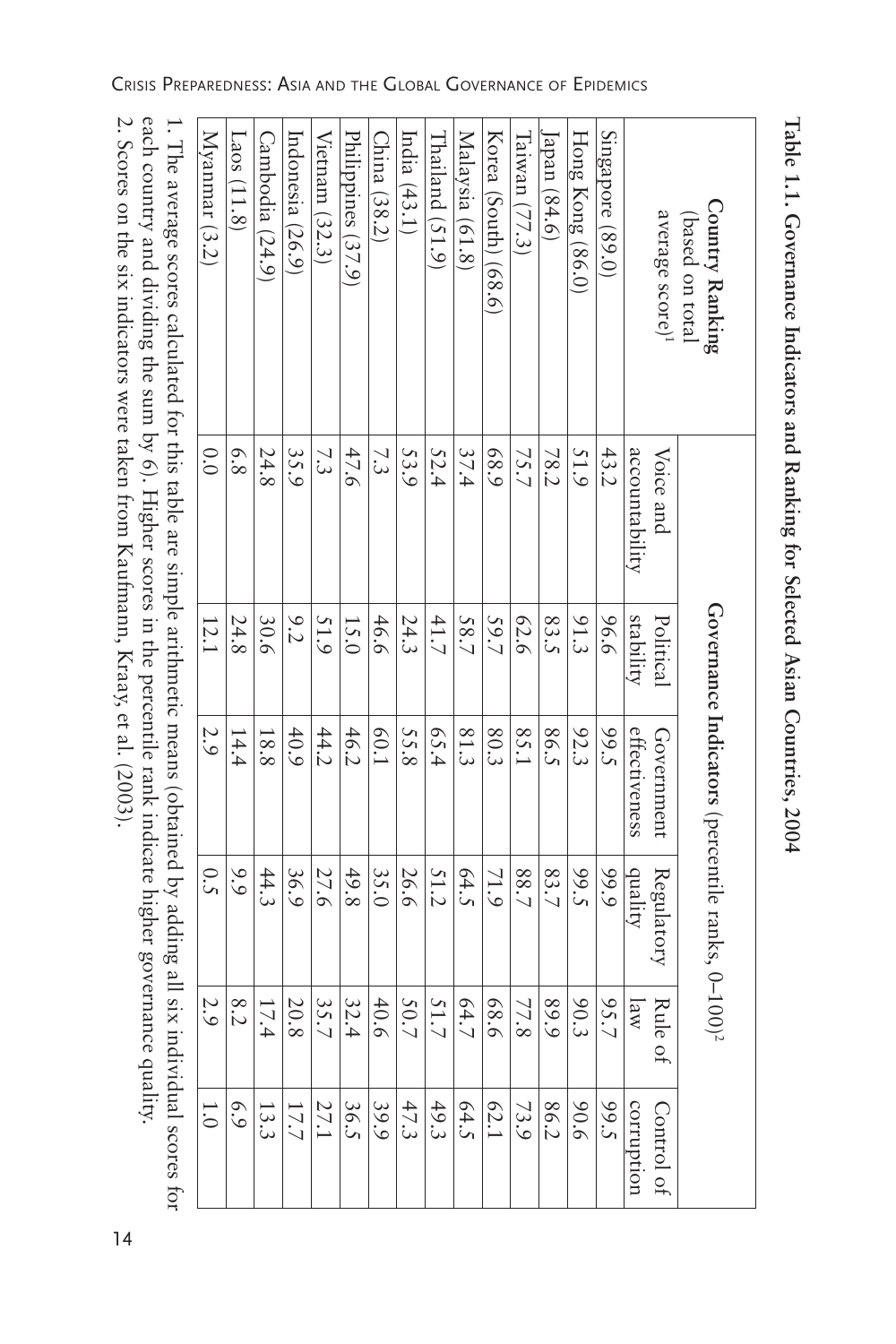"the public health authorities, caught unprepared . . . did not at first admit that there was anything wrong [until] the number of cases mounted" (Wills 1996, 13). The response of Chinese government officials to the first stages of the SARS (severe acute respiratory syndrome) epidemic followed the same trend. As John Barry reported in his study of the influenza pandemic, "For political and commercial reasons mainland Chinese authorities kept the disease secret and then lied about it.… The fact that SARS killed people for several months before it attracted [the] WHO's attention demonstrates the vulnerability of the influenza surveillance system" (Barry 2004, 456–57).

In the face of a crisis or threat, denial is common. We express denial as the "not me" syndrome, when dismissing health warnings on the dangers of cigarette smoking, consumption of saturated fats, drunk driving, drug and alcohol addiction, and countless other threats to life and limb. The "not me" syndrome is the belief that the problem will not affect me; it will only affect other people. The reluctance of leaders and the general population to acknowledge danger is, in part, a collective manifestation of the "not me" syndrome—for example, believing that the traditional norms of a given community will protect it from the sexual transmission of HIV/AIDS.

Another important reason for the initial unwillingness to acknowledge danger officially is that rulers and traders are keenly aware of the political and economic damage an epidemic can inflict, both upon the country and upon their own interests (Marks and Beatty 1976; Rosenberg 1992, 281). Dramatic ancient instances of the political and economic destruction wrought by epidemics include the ruin of Athens caused by "the Plague of Thucydides" around 431 BC; and the epidemics that hit Rome and curtailed the power of the Roman Empire between 161 AC and 266 AC (Marks and Beatty 1976, 23–24, 28–39). More recently, the 2003 SARS outbreak clearly illustrates the tendency of officials to deny the problem (for example, in China), the destructive impact on the national economies of affected Asian countries, and health authorities' inadequate preparation for emerging infectious diseases (WHO 2006). These elements are discussed in other chapters of this volume.

Epidemics as health crises may, occasionally and unexpectedly, have a constructive social impact. When they occur, epidemics serve to identify and accentuate deficiencies in the governance system. In response, some individuals or groups in high places, or with enough clout and determination, might decide or attempt to correct those deficiencies. It has been suggested, for example, that the epidemics that affected San Francisco in the late nineteenth and early twentieth centuries motivated the authorities to improve the city's health emergency response system (MacMahon 1991). Similarly, the cholera outbreaks in London during the second half of the nineteenth century led to dedicated study of disease transmission, to mass media attention on the discovery of contamination in the city's water supply and, subsequently, "to the passage of a series of bills proposed by B. Disraeli and other members of parliament which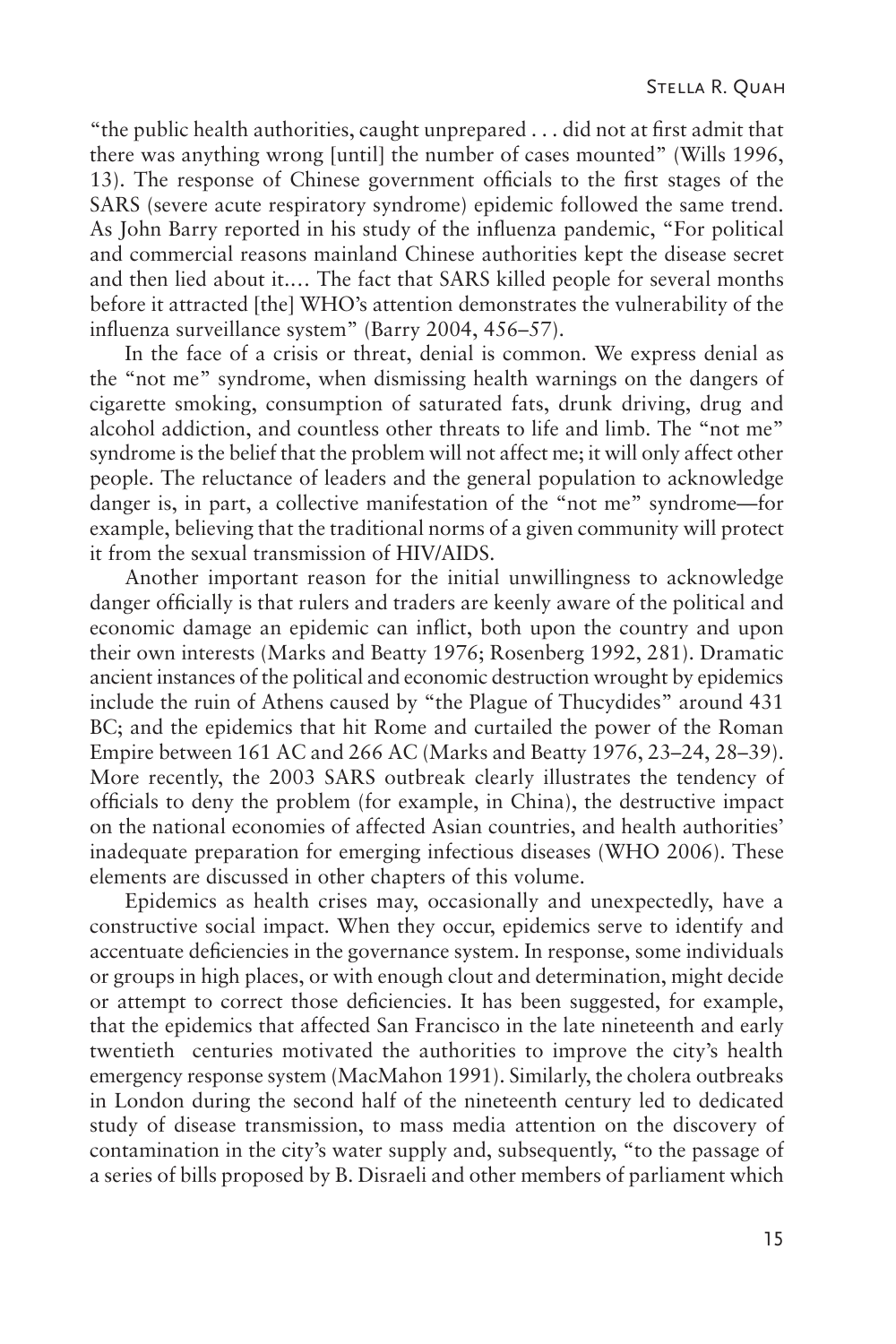over the objections of landlords forced the overhaul of London's ghastly water and sewage systems" (Wills 1996, 115).

The first years of the HIV/AIDS epidemic forced a serious inventory of accumulated wisdom in the management of epidemics. The outcome of that effort was the WHO's *Practical Guide* (1986), compiled by P. Brès. However, as the rising number of HIV/AIDS deaths shows, enlightened guidelines and legislation are useless without effective implementation. Obstacles to implementation are numerous and wide-ranging. In the mid-nineteenth century, Southwood Smith—who, in addition to his broad experience in public health management was also known as the "Father of Sanitary Reform"—underscored these points in one of his reports to the British government:

. . . it is the duty of the Legislature to deal with . . . the improvement of the sanitary condition of the people … and the first systematic legislative effort to bring about a better state of things has been made. The Public Health Act is in operation . . . [But] Up to the present time (1855) there are under this Act 196 towns, containing a population of upwards 2¼ millions. In about 50 of these towns, however, nothing has yet been done. . . . The great obstacle to sanitary progress is the fear of rates, not so much on the part of the poor, who gladly pay for the improvements, but on the part of the owners of small tenements, by whom chiefly opposition is raised to the application of this Act (Smith 1866, 56).

When implementation of guidelines or policies does take place, crisis management can be affected positively or negatively by, among other things, the authorities' chosen policy approach and the given country's particular socio-political and cultural characteristics. For example, a top-down approach to epidemic containment by the authorities—as has occurred in some Asian countries—may lead to the dismissal of local customs and may cause additional and unnecessary grief to the population. A good illustration of this top-down scenario is the case of the colonial Philippines, whose sparse settlements and small population size largely protected the country against infectious disease epidemics. However, the active trade that the Philippines pursued with China, Japan, and the rest of Southeast Asia exposed its population to infection. China was apparently first affected by a smallpox epidemic in the fourth century BC. By the eleventh century, the disease was endemic in China and entered Japan around the thirteenth century (Newson 2006, 9–11). Not surprisingly, the Philippines endured several smallpox epidemics between 1565 and 1600 (Newson 2006, 11), a problem that continued in the ensuing centuries. A top-down approach to public health likewise aggravated the management of a cholera epidemic in Manila in March 1902. Trying to contain the cholera epidemic among the native population, American colonial officials ordered "the burning of infected nipa huts [typical dwellings of the local population] . . . to the confusion of the natives." Health inspectors also imposed the "cremation of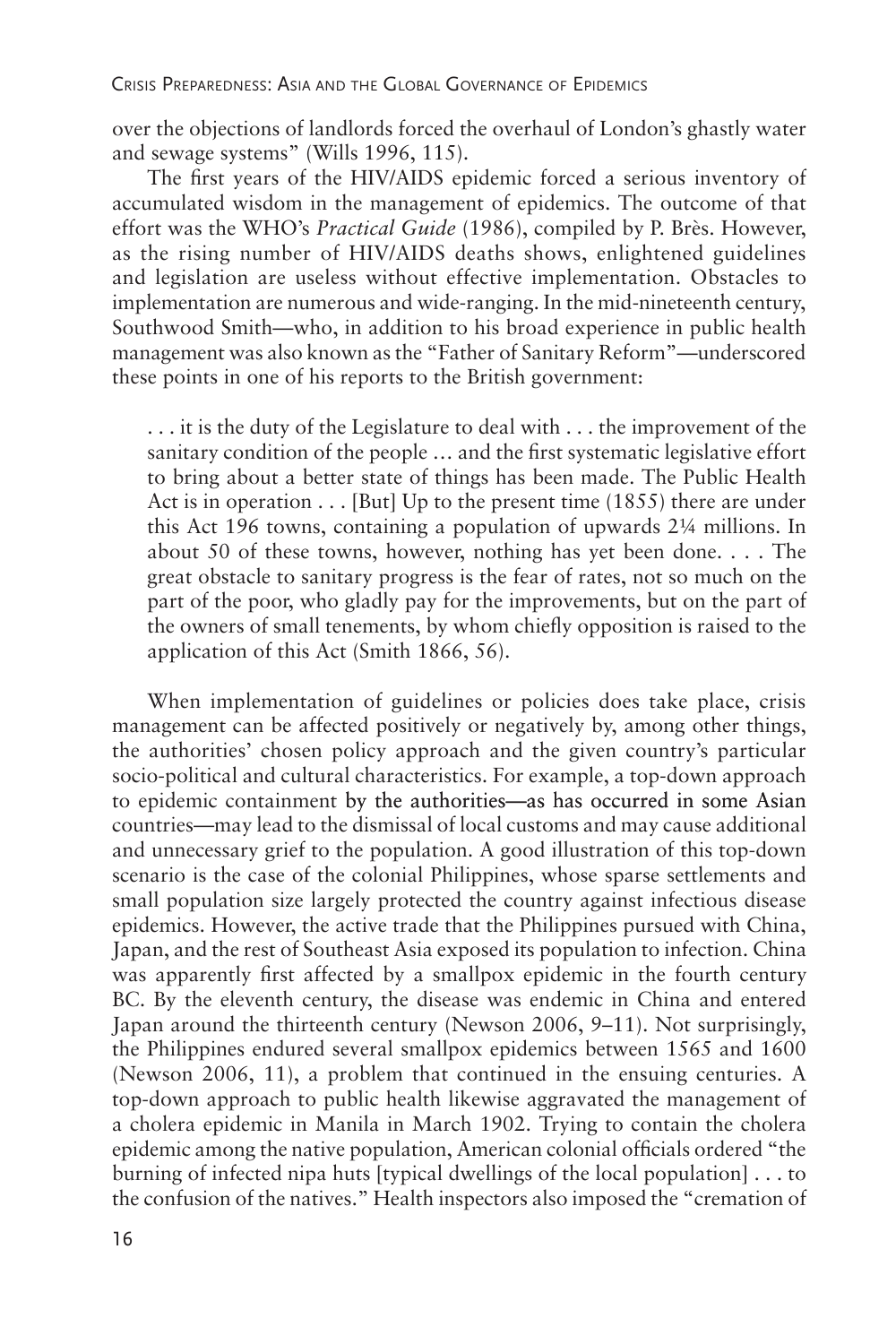bodies, outlawing of funerals, and land quarantine." Filipino historians reported that "these foreign actions conflicted with Filipino customs of funeral visits and visiting of the sick. During these epidemic years, people were not educated on how to prevent cholera" (Society of Philippine Health History 2004a). The Filipino population, unaccustomed to outside intrusion and unaware of the link between their disease and the authorities' burning of their homes, viewed these directives as unnecessarily harsh. The ensuing unrest impelled the American colonial government to reassess and improve their approach. A decade later, the authorities managed the situation more successfully: "The 1910s will be remembered as a time when the Americans, in their second decade of rule, launched widespread public health improvements in terms of disease control, health education, waste management, safe water and provisions for safe food and drugs" (Society of Philippine Health History 2004b).

Advances in behavioral and social sciences should make past centuries' trialand-error approach to public health governance unnecessary today. HIV/AIDS offers a case in point. Scientific advances in the molecular dynamics of viruses and bacteria over the past century have significantly improved the identification of HIV infection and its treatment. New diagnostic technologies, such as the single-use diagnostic system (SUDS), do not require patients to return for test results. SUDS' sensitivity, specificity, and speed are very high, providing "results within 10 minutes" (Stover and Steinberg 2000, 93; Rutherford, Schwarcz, et al. 2000). The two enzyme-linked immunosorbent assays (EIA) can detect HIV infection that occurred within the previous 129 days (Rutherford, Schwarcz, et al. 2000). Detecting HIV/AIDS has never been so quick or effective. With respect to prolonging the life expectancy of HIV-positive people, significant advances have followed in the wake of Zidovudine, also known as AZT. One promising treatment is highly active antiretroviral therapy (HAART), which reduces infectiousness. If HIV infection is detected early through prompt testing, seropositive individuals "can begin lifesaving HAART before severe immunologic destruction has occurred" (Sanders et al. 2005, 579).

Despite these rapid gains in scientific knowledge, the human immunodeficiency virus (HIV) and acquired immune deficiency syndromes (AIDS) epidemic has not abated. Social science research over the past two decades has documented the significant influence of social and behavioral factors that impede preventive action and the application of scientific advances. It is fair to assume that one possible reason for the failure to control HIV/AIDS is the disconnect between epidemic governance and the application of evidence-based knowledge on social factors. Note, for example, that whether or not testing should be universally required, and if so, who should be tested, when, where, by whom, and how, are all normative and thus controversial issuess, as recent studies have reiterated (see Sanders et al. 2005; Morin 2000; Stover and Steinberg 2000; Doll and Holtgrave 2002). In contrast to the differing views on HIV testing, there is widespread agreement that a considerable number of people infected with AIDS—between 33 to 95 percent—are unaware of their HIV-positive status and,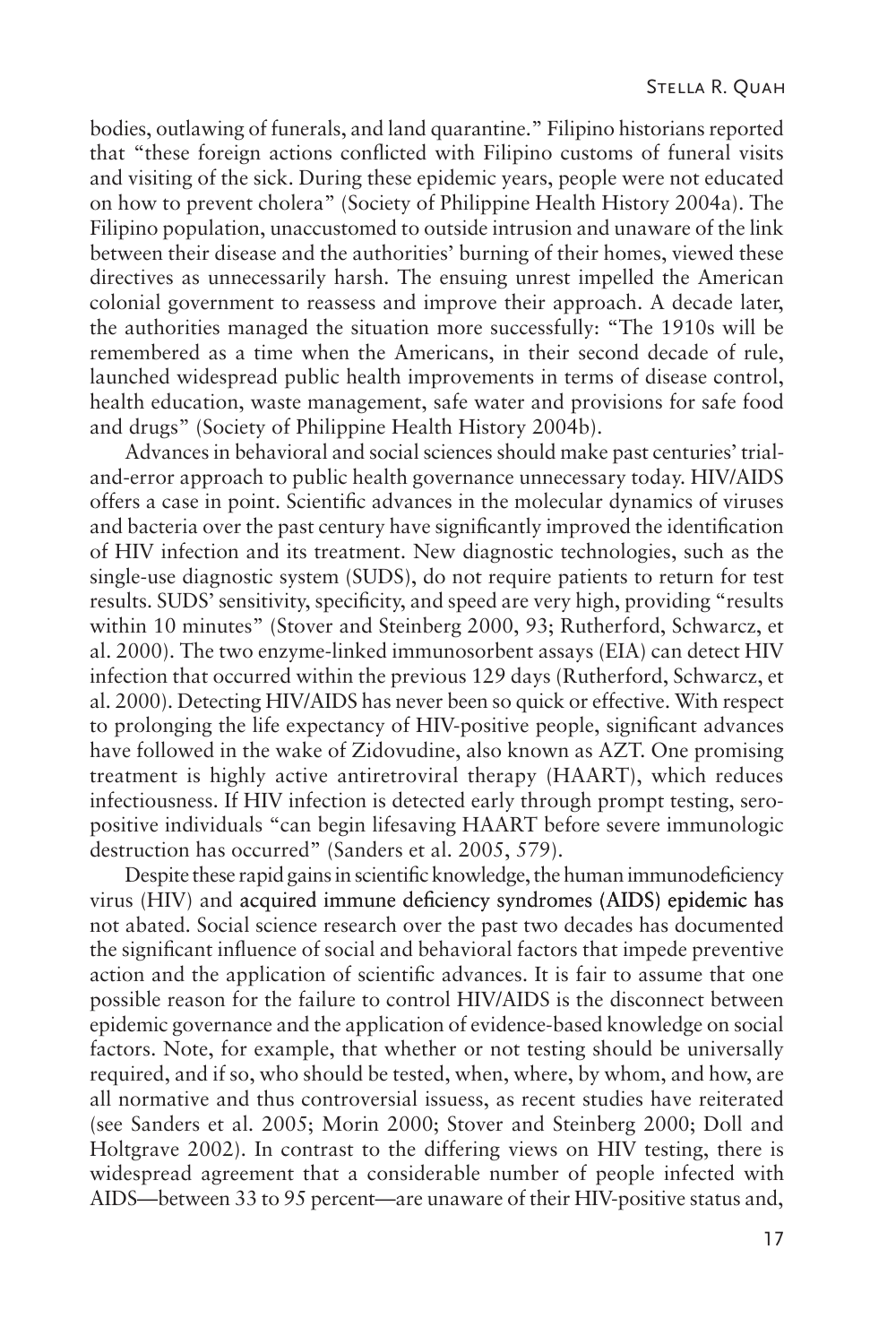therefore, are probably unwittingly contributing to the spread of the epidemic (Sanders et al. 2005, 571; Stover and Steinberg 2000, S93). One concerned commentator, in referring to African AIDS activists' resistance to testing due to fear of stigmatization, wrote that "the biggest threat to Africans isn't that HIV will stigmatize them, but that it will kill them" (Kristof 2006). Put simply, the tests are available, but for a variety of social reasons (including attitudes, beliefs, norms, perceptions, and political pressures), the people who need the tests do not take them, and the agencies that can offer the tests do not act.

Available treatment options are difficult to implement for similar reasons. The most obvious barrier to treatment is the high cost of the HAART "drug cocktail" that HIV-positive people must take daily over their life span. Another problem is that some patients discontinue the burdensome daily cocktail of drugs, whether because of its secondary effects, or because it is too difficult to keep track of the medications (Harrington 2002, 1431). On May 24, 2006, the American TV network ABC announced in a news report that a new "one-pill a day" was being developed to facilitate HIV treatment compliance. The report did not mention its cost, but the expenses associated with HAART remain a primary obstacle to its use by most people living with HIV/AIDS, particularly in developing countries.

These and other scientific advances in the testing and treatment of HIV/AIDS have begun, albeit slowly, to influence policy guidelines agreed upon at international health forums (see, for example, UNAIDS 2005, 17). Social science knowledge, particularly theory and methodology, has guided public health research for several decades (Hedges et al. 2002, S9). But HIV/AIDS casualty figures show that social science knowledge on the social and behavioral dimensions of HIV transmission has not been sufficiently used in the design and implementation of prevention programs. A conservative estimate shows that approximately 60 million people around the world have been infected with HIV since it was first identified in the early 1980s (UNAIDS 2005, 7) and about 25 million of them have died of AIDS (Annan 2006). Experts note that "the number and distribution of new cases . . . of HIV infection represent failures of current public health programs and signal a need for refining approaches to preventing HIV transmission" (Rutherford, Schwarcz, et al. 2000, S116).

Over the past five years, terrorism, environmental disasters, and new and reemerging infectious diseases, such as SARS and the threat of the influenza A (H5N1) virus, have joined the HIV/AIDS pandemic to heighten the sense of urgency among governments, regional and international organizations, social scientists and public health specialists, and the international mass media, to take specific steps to improve the safety of human populations. This book is a response to the need for systematic analysis of the key social and public health components of the problem. Each of the book's chapters critically analyzes the governance of epidemics. In particular, the authors address strengths and failures and dissect the experiences of developed and developing countries. North America and Europe are included in the analysis, but the book's primary focus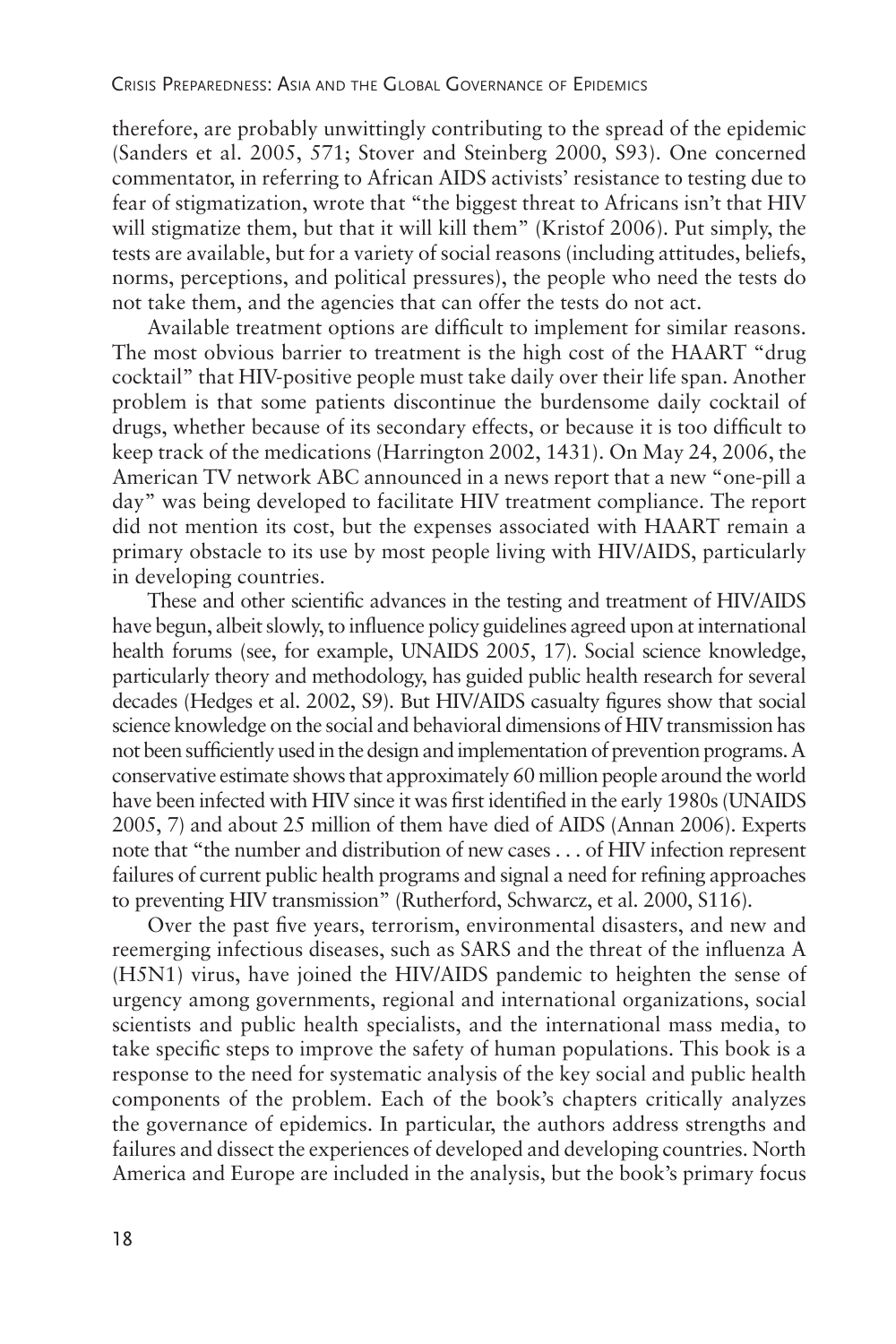is seven Asian countries and jurisdictions: China, India, Hong Kong, Myanmar (Burma), Singapore, Thailand, and Vietnam.

This introductory discussion on the governance of epidemics began with the question, Is there a reason for concern? The answer is yes. The three main problems with the governance of epidemics that I discuss in the preceding pages are indeed reasons for concern. The lessons from painful past errors in handling epidemics tend to elude decision-makers. Governments and communities seem unwilling to acknowledge a danger until the problem becomes overwhelming and lives are lost. And social science knowledge of how social factors influence the prevention and management of epidemics is either not used or is used ineffectively. The ensuing six chapters elaborate on these problems.

#### **Book Summary**

By examining the governance of past and ongoing epidemics such as HIV/ AIDS and SARS, this volume seeks to guide improvements in the control of current epidemics and the prevention of and preparation for future ones, such as avian influenza. The book's discussion, which I outline more fully in this section, proceeds in three stages: first, an introduction of the main features of the governance of epidemics, second, country case studies that illustrate the situation; and third, macro-level analyzes of two dimensions of governance. The introductory stage comprises two chapters: this first chapter provides basic conceptual and historical background to the discussion of governance of epidemics; and chapter 2 analyses the challenges and limitations of global governance. The second stage involves detailed analyses of selected case studies: Myanmar (Burma) in chapter 3; India in chapter 4; and Thailand, Cambodia, and Vietnam in chapter 5. All of these chapters employ a comparative approach, contrasting their main country cases with the situation in other countries, including China. The book's third stage is an analytical discussion of the overall governance of epidemics from two angles. Chapter 6 examines the dynamic roles of governments and citizens from a sociological perspective, whereas chapter 7 addresses the role of research epidemiologists in sharing and advancing knowledge on infectious diseases. I turn now to a brief description of the contributions of each of those six chapters.

In chapter 2, Jim Whitman examines several basic questions of global governance. How do we define the concept of global governance of epidemics? What challenges do epidemics set for the design and implementation of global governance? How can global governance effectively prevent epidemics? Whitman discusses "the possibilities for extending global governance mechanisms to cope with epidemics" and "the blocks and limitations that are likely to persist into the near future, including but extending beyond the compass of law." He emphasizes the situation in the Asia-Pacific region, but addresses his analysis of the globalized condition to "all places and peoples." He concludes that global governance mechanisms lack consistency and effectiveness; that the vulnerabilities of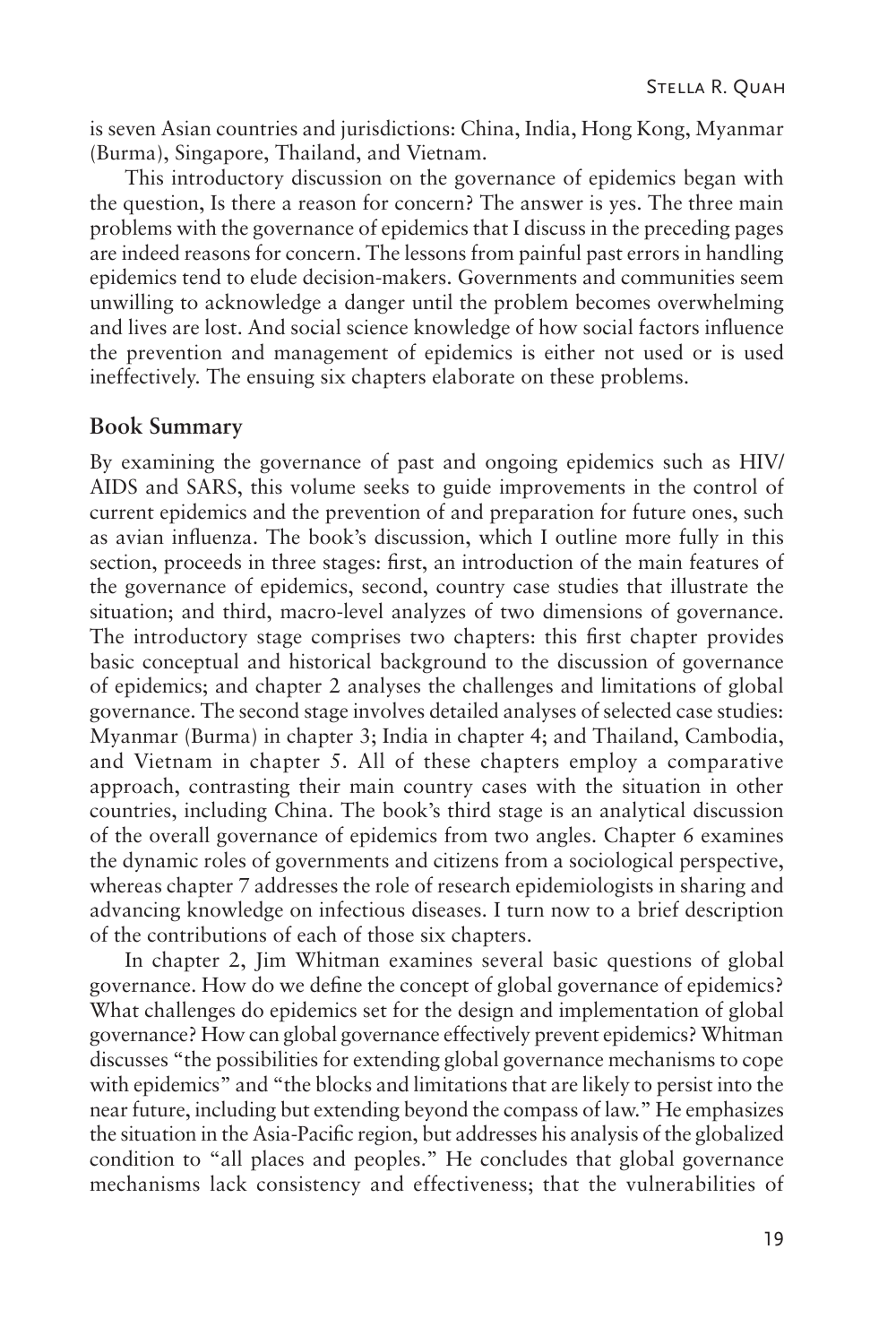globalization must not be overlooked; and that local, community, and national currents and commitments play a vital role in health governance.

Focusing on Myanmar (Burma), Chris Beyrer analyzes the recent emergence of SARS and the threat of pandemic avian influenza in chapter 3. Beyrer argues that the recent emergence of these health threats underscores the critical importance of international collaboration, free and open exchange of scientific information, and the fact that part of good governance in an epidemic is fast, early, decisive response. He analyzes public health governance and early official responses to HIV, tuberculosis, and malaria in Myanmar, and compares them with the Chinese government's response to SARS. Beyrer concludes that international and regional collaboration, transparency, and scientific integrity are crucial to effective responses in our globalized and interconnected world. In his view, state failures can swiftly lead to regional and global ones.

In chapter 4, titled "Global and Local Strategies against HIV/AIDS in South and Southeast Asia: The Cases of India and Thailand," Graham Scambler provides a detailed discussion of the HIV/AIDS situation in India and its contrast with Thailand. Scambler reflects on how monitoring and intervention processes against HIV/AIDS might be best understood and evaluated. Framing his assessment within a case-study approach and a series of analytical dichotomies, he focuses on India and Thailand's social environments, their sex industries in particular. He concludes that the impact of social structure and culture, on both individual behavior and the sex industry, has been neglected in the study of HIV/AIDS in both countries.

In her essay "Taming the Tiger: The Success and Failure of HIV/AIDS Policies in Thailand, Cambodia, Vietnam, and China," Kari Hartwig compares the HIV/AIDS strategies in Thailand and Cambodia—which are considered examples of "successful" country programs—with China, whose strategy is considered a failure, primarily in terms of securing a safe blood supply. However, she notes that Cambodia and Vietnam took some time to react to their serious problem of injected drug use. Hartwig employs a cultural ecology framework as she analyzes the structural and policy factors that have facilitated reductions or increases in HIV incidence and prevalence in these countries. She argues that countries that have successfully reduced their epidemics or maintained low prevalence rates shared marked characteristics: early political leadership, assurance of a clean blood supply, aggressive social marketing campaigns for condoms, comprehensive reproductive health and HIV curricula in schools, targeted mass media campaigns, active civil society partners, and early provision of antiretroviral therapy. Hartwig concludes by summarizing the cultural ecology characteristics that have encouraged the epidemics, and identifies the steps necessary to reduce their further impact.

In my own chapter, "On Trust and Health Consensus-building in the Governance of Epidemics," I use historical and contemporary examples from several countries (both within and outside Asia) to examine the difficulties of controlling HIV/AIDS and the experience of dealing successfully with SARS.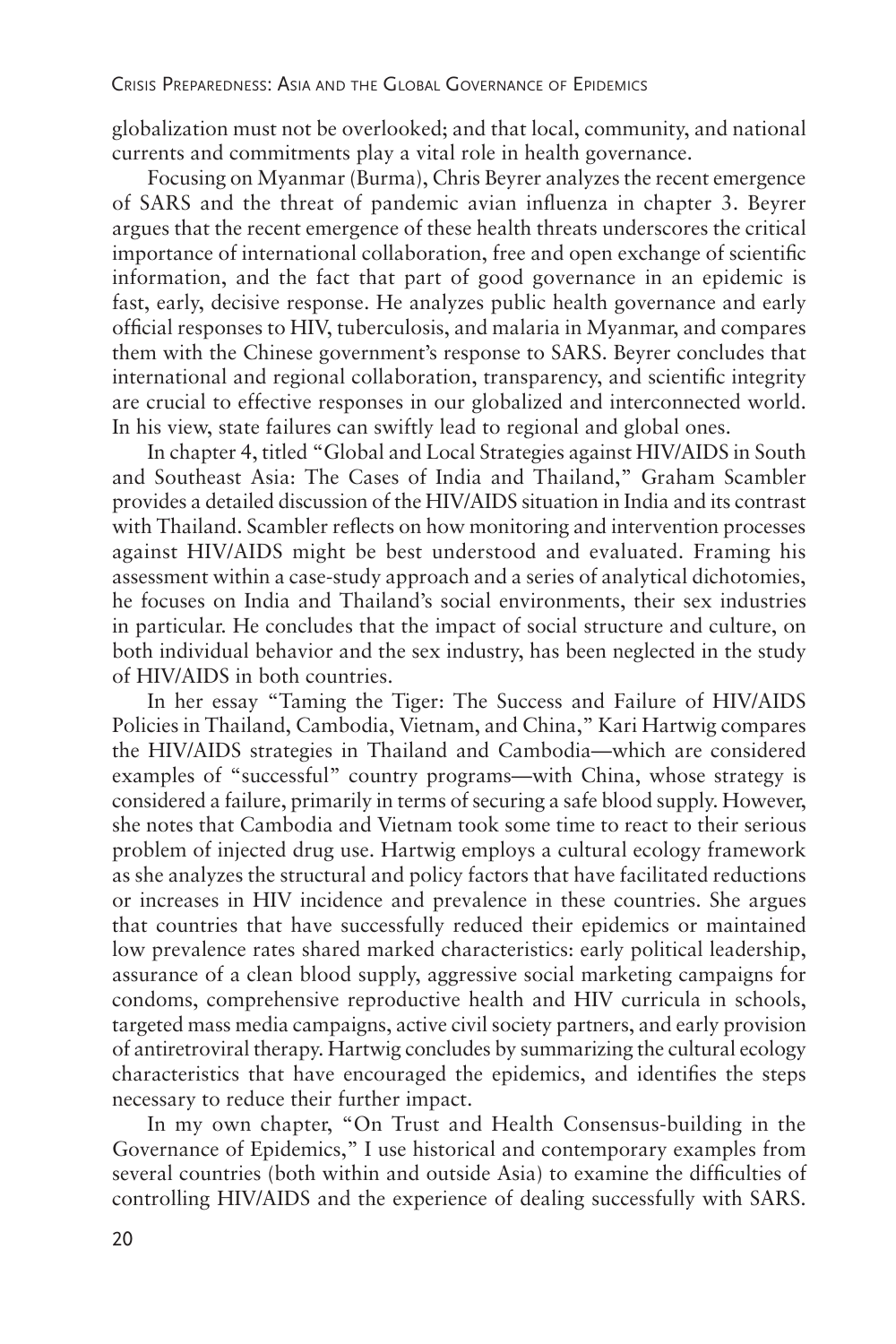I identify and discuss the *sine qua non* factors for the successful management of epidemics from a macro-level perspective. I address a major factor in the governance of epidemics: the need to nurture "collective informed consent." Further, I suggest that the presence of collective informed consent on the nature of the problem and the range of solutions available is a crucial prerequisite for the successful governance of epidemics. Four major factors, in turn, underpin collective informed consent: (1) the level of community trust in the expertise and integrity of the health authorities to solve health crises fairly and successfully; (2) the transparency of state actions and decision-making; (3) the state's implementation of consensus-building by disseminating objective information about the problem, the available and recommended solutions, and incentives to facilitate preventive action; and (4) facilitation of community participation in decision-making and crisis management.

In chapter 7, Gabriel Leung brings a public health perspective to bear on questions he discusses in "Global Public Health Research Preparedness against Emerging and Reemerging Infectious Diseases." Leung focuses mainly on the 2002–03 SARS outbreak in Hong Kong and China, and more recently, on avian influenza. He argues that, however impressive field surveillance and sophisticated laboratory science may be, the system is only as robust as its weakest link. Leung argues that "to strengthen biodefense" it is imperative to develop a global "parallel public health research network." Available raw epidemiologic surveillance data offer excellent research opportunities, he explains, and should be exploited more efficiently with two main objectives in mind: to attain a better general understanding of infectious diseases, and to create a very necessary—and currently absent—"organizational setup for international cooperation." Leung concludes that without creating and sustaining robust public health research systems, efforts to halt the next emerging or reemerging disease will assuredly fail.

This book was written with two equally important audiences in mind: practitioners and researchers. The first audience comprises health policymakers, public health specialists, and public health practitioners. For these readers, the volume offers useful discussions of health policy formulation and analyses of policy implementation problems in the context of epidemics and other health crises, possible approaches to crisis prevention, and lessons to be learned from the management of past and current health crises in various countries. The second audience comprises medical sociologists and other social scientists who study the socio-behavioral dimensions of health and illness. The book speaks to this group because it identifies and discusses knowledge gaps, offers analytical frameworks, poses significant research questions, and provides data and an extensive review of relevant literature. Finally, the authors hope that this book illustrates the potential for fruitful collaboration between medical and social scientists in the governance of epidemics and may be used as a reference text in graduate courses on public health and medical sociology.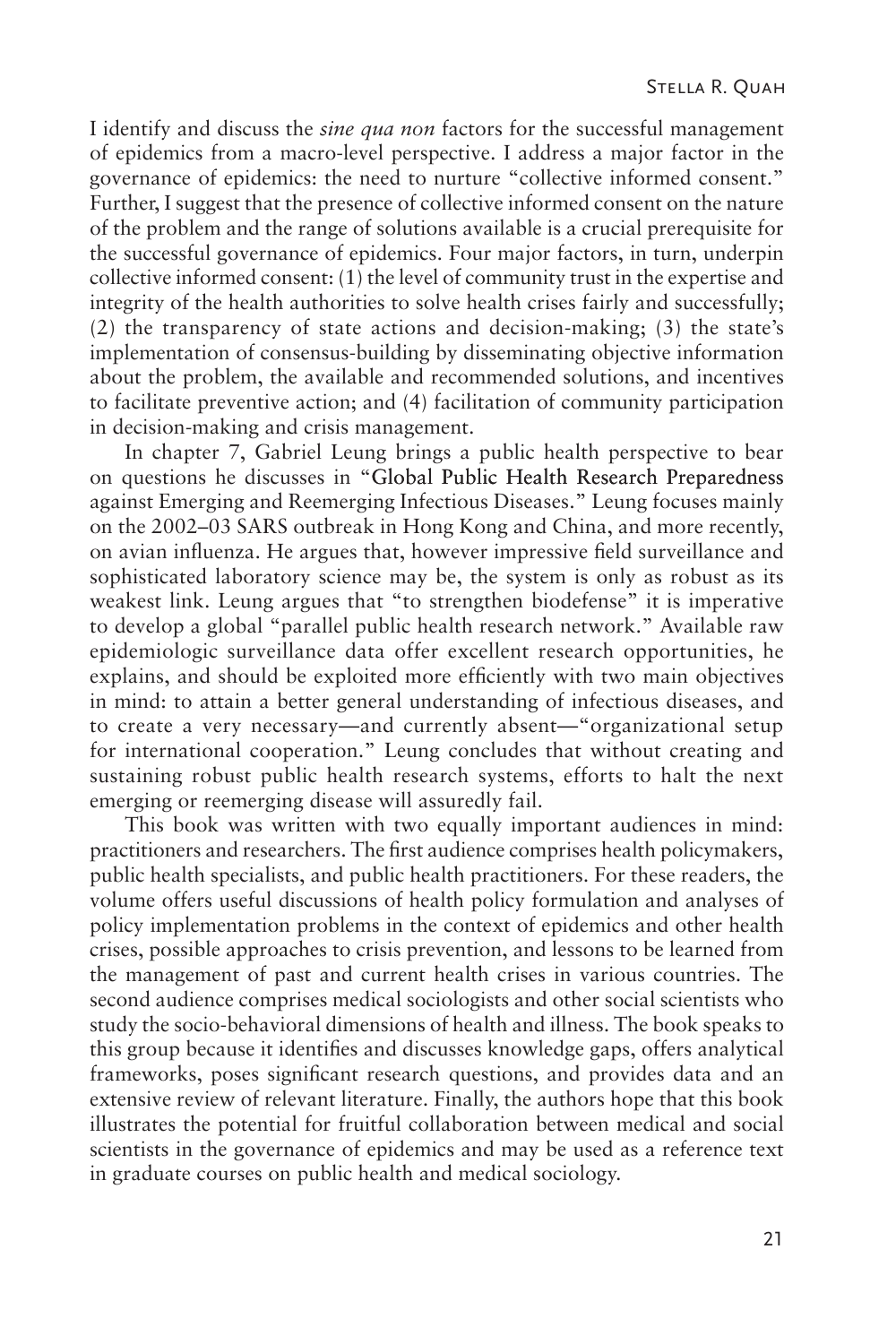Crisis Preparedness: Asia and the Global Governance of Epidemics

#### **References**

- Annan, Kofi A. "Preface," in *2006 Report on the Global AIDS Epidemic*, ed. UNAIDS (Joint United Nations Programme on HIV/AIDS)*.* Geneva: UNAIDS, 2006, viii.
- Barry, John M. *The Great Influenza: The Epic Story of the Deadliest Plague in History*. New York: Penguin Books, 2004.
- Brès, P. *Public Health Action in Emergencies Caused by Epidemics: A Practical Guide.* Geneva: World Health Organization, 1986.
- Doll, Lynda S., and David R. Holtgrave. "The HIV/AIDS Prevention Research Synthesis Project: Implications for Federal HIV Prevention Policy." *Journal of Acquired Immune Deficiency Syndromes* 30 (2002): S130–S133.
- Fleming, Scott, and Mike McNamee. "The Ethics of Corporate Governance in Public Sector Organizations: Theory and Audit." *Public Management Review* 7, no. 1 (2005): 135–44.
- Harrington, John A. "The Instrumental Uses of Autonomy: A Review of AIDS Law and Policy in Europe." *Social Science & Medicine* 55 (2002): 1425–34.
- Hedges, Larry V., Wayne D. Johnson, Salaam Semaan, and Ellen Sagolow. "Theoretical Issues in the Synthesis of HIV Prevention Research." *Journal of Acquired Immune Deficiency Syndromes* 30, Supplement 1 (2002): S8–S14.
- Heiser, Victor. *Millions of Patients: What the League is Doing for the World's Health*. Chicago: The League of Nations Association, 1937.
- Kaufmann, Daniel, Aart Kraay, and Massimo Mastruzzi. *Governance Matters III: Governance Indicators for 1996–2002*. Washington, DC: The World Bank, 2003 <http://www.worldbank.org/wbi/governance/govdata2002> Accessed January 30, 2006.
- Kristof, Nicholas D. 2006 "Race against Death," *New York Times*, June 4, 2006 <http://www.nytimes.com> Accessed January 25, 2006.
- MacMahon, Sandra V. *Epidemics as Catalysts in the Development of Public Health Care Systems: San Francisco, California, 1854–1930*. Master's thesis. San Jose, CA: Department of History, San Jose State University, 1991.
- Marks, Geoffrey, and William K. Beatty. *Epidemics.* New York: Charles Scribner's Sons, 1976.
- Morin, Stephen F. "Early Detection of HIV: Assessing the Legislative Context." *Journal of Acquired Immune Deficiency Syndromes* 25 (2000): S144–S150.
- Newson, Linda A. "Conquest, Pestilence, and Demographic Collapse in the Early Spanish Philippines." *Journal of Historical Geography* 32 (2006): 3–20.
- Quah, Jon S.T., ed. *Governance, Accountability and Administrative Reform in Asian Countries*. Singapore: Marshall Cavendish Academic, 2006.

———. "Administrative Reform and Governance in Singapore," chapter 9 in *The Repositioning of Public Governance*, ed. G. Caiden and T. T. Su (Taipei: Taiwan Public Affairs Center, National Taiwan University, 2007.)